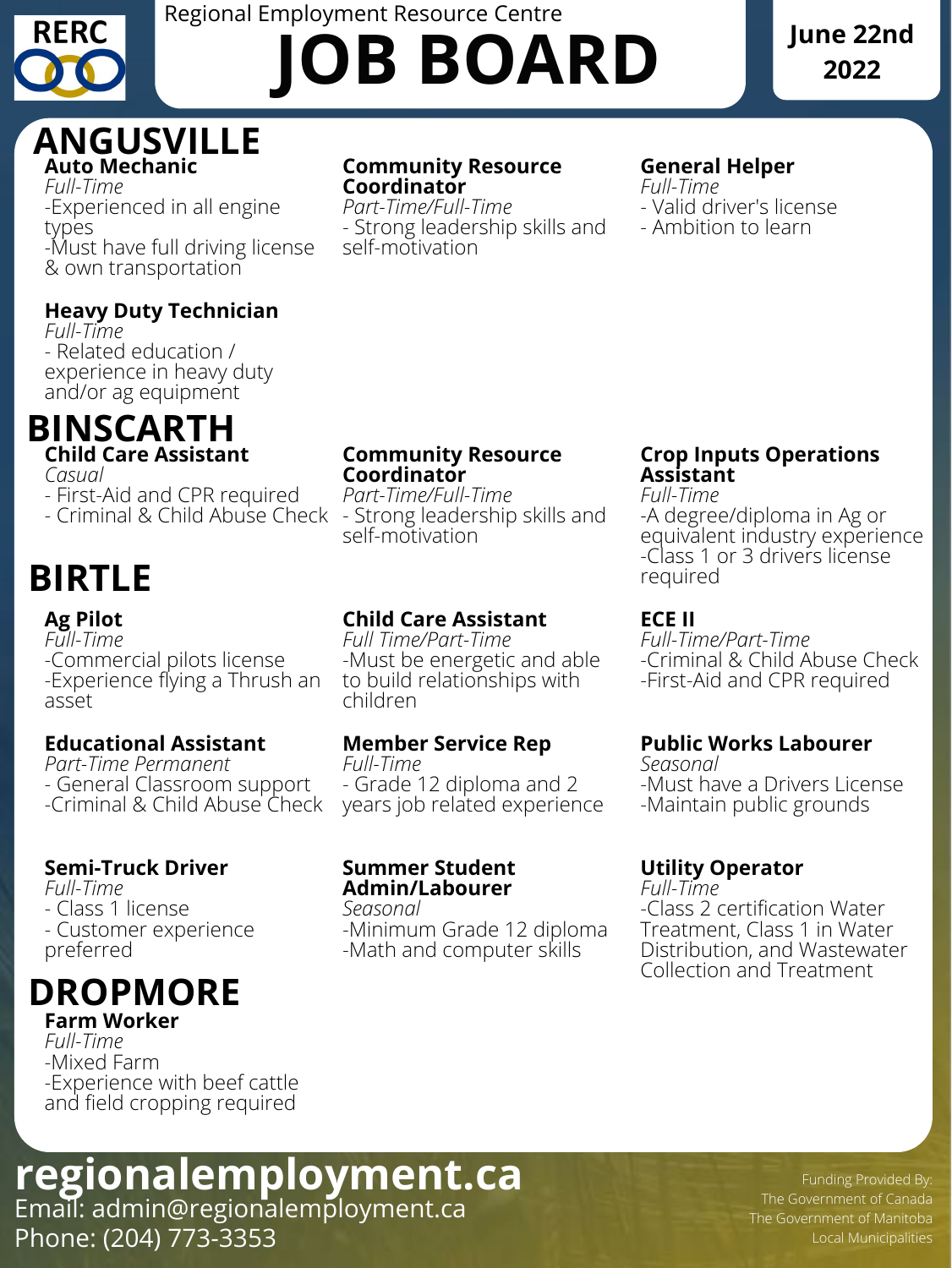*Full-Time -*certificate/diploma in business -Excellent customer service administration or accounting -Knowledgeable and experienced with QuickBooks/ Simply Accounting/Ag Expert

# **Cashier**

*Part-Time* and communication skills -Pervious Experience an asset

# **Cattle Herder**



*Part-Time Permanent* - General Classroom support -Criminal & Child Abuse Check

*Full-Time* - Recognize and treat certain livestock health problems -Formulate feeding program

### **Customer Service Representative**

*Full-Time*

- 2 years of customer service or insurance exp. an asset -Excellent customer service and communication skills

# **Dental Assistant**



*Full-Time -Certificate or diploma -Experience an asset*

## **Educational Assistant**

# **Pharmacist Assistant**

*Term* -Licensed to practice as a pharmacist -Customer Service an asset

# **Swine Technician**

*Full-Time* -Feed and tend animals -Clean stables, barns, barnyards and pens



### **Truck & Transport Service Technician**



*Full-Time* -Experience an asset -Must bring own Tools/Equipment

### **Grain Marketing Specialist**

# **Bookkeeper HAMIOTA**

Temp - Agriculture diploma / degree -Unrestricted cross-border mobility

### **Safety Health Environmental Manager**

Full-Time -Bachelor's degree in Occupational Safety or related degree required

#### **Community Resource Coordinator**

*Part-Time/Full-Time* - Strong leadership skills and self-motivation

# **Elevator Team Member**

*Seasonal* -Able to work outside in all weather -Clerical and cashier duties

# **General Farm Labourer**

*Full-Time/Part-Time*

- Farming background preferred
- Driver's license required

### **Green Team**

*Full/Part-Time / Seasonal* -Able to complete physical work outside in all weather -Youth position (16 to 29 y.o.)

### **Kitchen Staff**

*Part-Time* -Willing to train the right person -Evenings and weekends

### **Labourer**

*Full-Time / Seasonal* -Valid Class 5 driver's license -Experience performing building maintenance tasks

> Funding Provided By: The Government of Canada The Government of Manitoba Local Municipalities

Phone: (204) 773-3353

# Email: admin@regionalemployment.ca **regionalemployment.ca**



# Regional Employment Resource Centre **JOB BOARD**

# **June 22nd 2022**

# **HARROWBY**

# **INGLIS**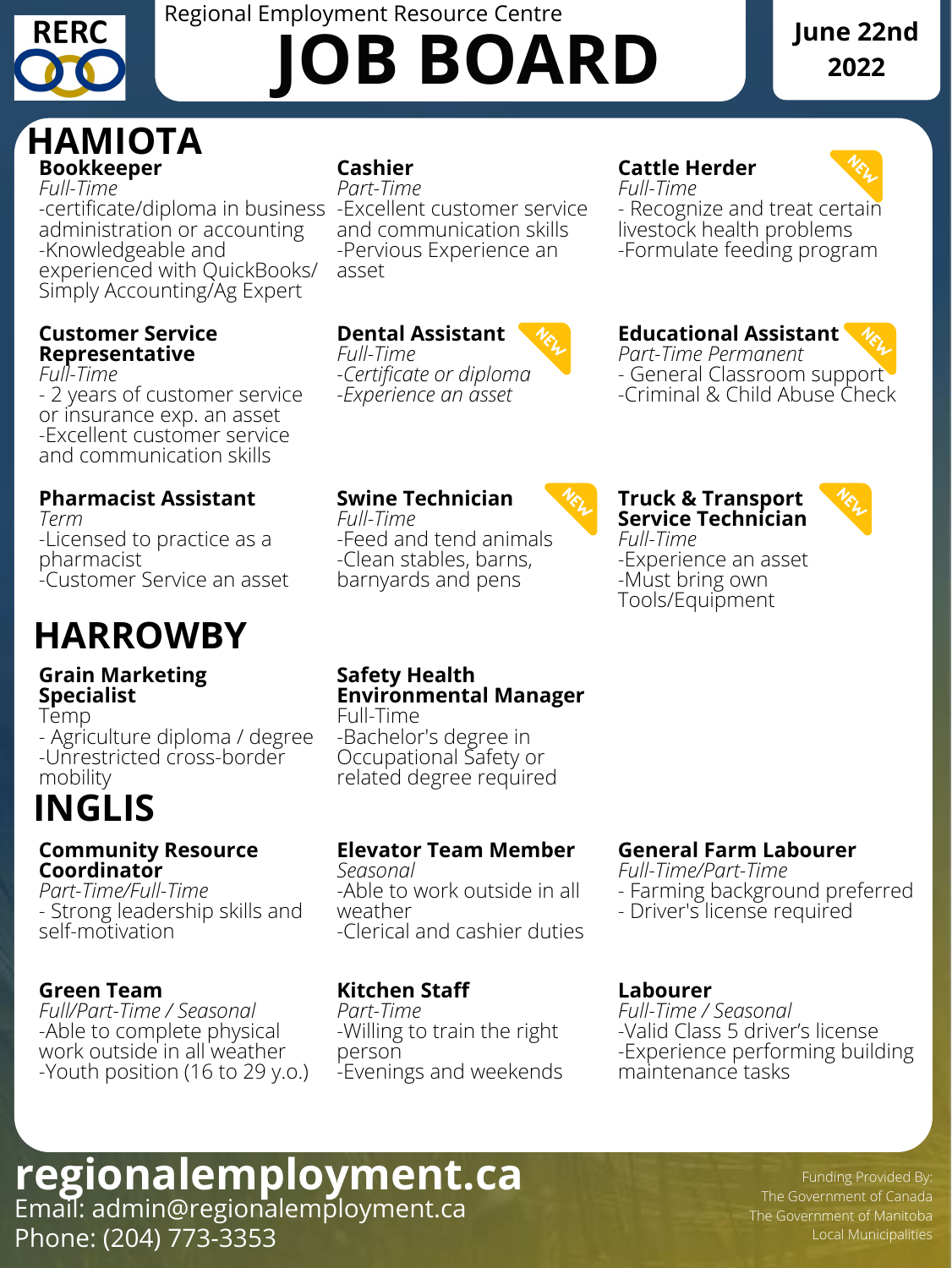*Full/Part-Time* -Able to complete physical work outside in all weather -Excellent customer service

# **Park Attendent**

*Full-Time / Seasonal* -Valid Class 5 driver's license - Must have Drivers License -Experience providing customer service

**Public Work Summer Student** *Seasonal* - Ages 16 - 25

### **Public Works & Utilities Admin Assistant**

-Certified Engineering Journeyman certification in Carpentry, Plumbing fields

*Full-Time* -Basic administrative duties as assigned -Advanced MS Office skills

# **Trades Helper**

- General Classroom support -Criminal & Child Abuse Check

*Full-Time / Seasonal* -Must hold current MB Class 1 Water Treatment, Small System Distribution, and Small Wastewater Works Certification or willing to acquire one

# **Administrative Assistant**

*Part-Time Term* - General Classroom support -Criminal & Child Abuse Check

*Summer Student* - Must have a high school diploma - enrollment in a post Technologist diploma or secondary is encouraged

# **Building Inspector**

*Full-Time*

# **Educational Assistant**



*Part-Time Term*

# **Public Works Laborer**

*Seasonal*

- Must be between the ages of - Possess valid Driver's 16 and 29 and possess a full driver's license

# **Yardperson**

*Full-Time*

# **Lift Attendant INGLIS**

License, Class 3 and retail

construction exp. is an asset

*Seasonal* -Mixed Farm -Experience with beef cattle and field cropping required

*Full-Time/Seasonal* -Must be able to perform physically demanding tasks

# **C-Store Clerk**

*Full/Part-Time* -Excellent customer service and communication skills

**Driver** *Casual* -Must be 18+ , hold valid class 5 license and own a vehicle -Criminal/Enhanced Security Check

### **ECE II**

# **Farm Worker OAKBURN**

*Full-Time/Part-Time* -Criminal & Child Abuse Check -Mixed Farm -First-Aid and CPR required

## **Farm Worker**

# **Educational Assistant FOXWARREN**



*Full-Time* -Experience with beef cattle and field cropping required

# **Apiary Worker ROBLIN**

# **Grocery Clerk**

*Full-Time/Part-Time* -Previous experience an asset -Good communication and customer service skills

> Funding Provided By: The Government of Canada The Government of Manitoba Local Municipalities

# Email: admin@regionalemployment.ca Phone: (204) 773-3353 **regionalemployment.ca**



# Regional Employment Resource Centre **JOB BOARD**

# **June 22nd 2022**

# **MINIOTA**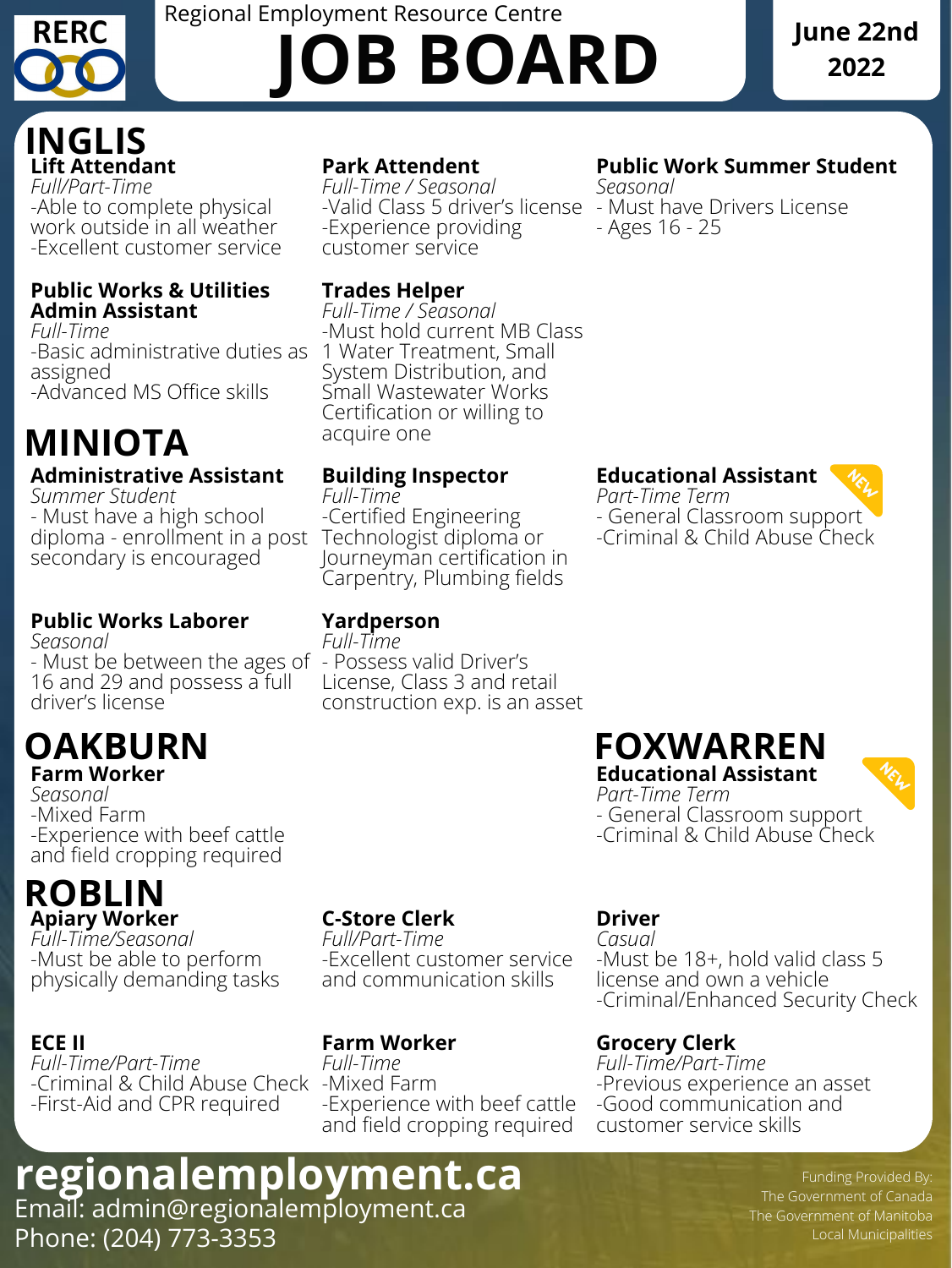*Full-Time* -Able to lift and carry up to 45 through out the shift -Both paperwork and physical work through out shift

### **Maintenance Summer Students**

with the ability to upgrade to a Class 3 within 6 months.

*Full-Time/Seasonal* - Must be returning to school in the fall of 2022 - Hold a valid Driver's license

# **Maintenance Worker**

*Full-Time* - Hold a Class 5 driver's licence

# **Meat Clerk**

*Part-Time* -Working with various equipment and keeping with industry standards -Excellent customer service

# **Pasture Rider**

*Full-Time* - Working with cattle -Working outside in all weather Farm Certification an asset conditions

# **Precision Ag Specialist**

*Full-Time*

- Grade 12 required, Precision

- Demonstrated sales exp.

# **Real Estate Coordinator**

*Full-Time* -Excellent customer service and administrative experience

# **Retail & Kitchen Worker**

*Part-Time Term* - General Classroom support -Criminal & Child Abuse Check *Part-Time/Full-Time* -Retail and Kitchen duties -Willing to train

# **Service Technician**

*Full-Time*

- Background in Agriculture, Heavy Duty, Truck and Transport, and/or Automotive

# **Service/Parts Manager**

# **Laborer ROBLIN**

*Full-Time* -Class 5 license required -Previous Construction, heavy

duty/auto experience an asset

# **Treater Operator**

*Full-Time* -Previous experience in forestry industry an asset

# **Yard Associate**

*Seasonal* -Will be working outside in various weather

#### -Experience an asset

*Part-Time* -Inventory of municipal facilities equipment and contents

- Prepare spreadsheets and diagrams

# **Bus Driver**

*Part-Time* -Training provided free of charge -Good with Children

## **C-Store Clerk**

*Full/Part-Time* -Excellent customer service and communication skills -Experience an asset

# **Educational Assistant**

# **Administration Summer Student ROSSBURN**

# **Food Store Manager**

*Full-Time* -Strong interpersonal and leadership skills -Experience an asset

> Funding Provided By: The Government of Canada The Government of Manitoba Local Municipalities

# Email: admin@regionalemployment.ca Phone: (204) 773-3353 **regionalemployment.ca**



# Regional Employment Resource Centre **JOB BOARD**

# **June 22nd 2022**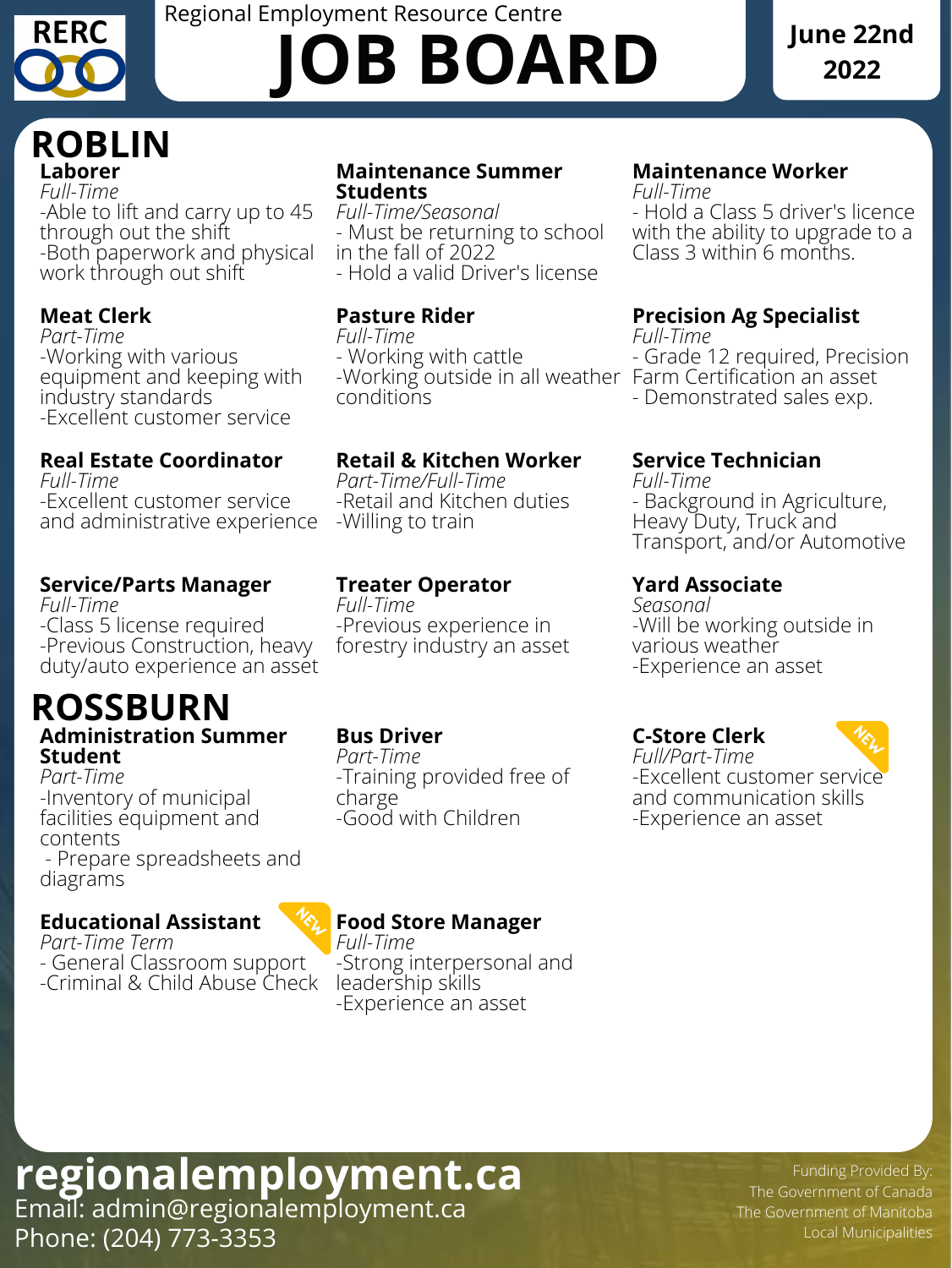-Account Receivable/Accounts Payable duties as assigned -Must be proficient with Microsoft Office

# **Accounting Technician**

*Full-Time* -Professional accounting designation or accounting education are assets

#### **Administrative Assistant** *Full-Time*

-Fully computer literate and experience with MS Office and Adobe Photoshop -Several Jobs Available

# **Ag Field Service Technician**

*Full-Time* -Ag equipment Licensed **Technician** -Valid Driver's License required

# **Animal Care Tech**

*Full-Time* -Maintaining herd health and environment for pigs -General maintenance, cleaning and clerical duties

# **Assistant Controller**

*Full-Time* -Post-secondary diploma or degree in accounting/finance -Proficient with MS Office

# **Auto Broker Trainee**

*Full-Time* -Completion or working toward a CAIB designation is an asset, Willing to train

# **Boom Truck Operator**

*Full-Time* -Boom Truck Crane Operator Trade Certification needed -Class 1/1F/A License needed

# **Bus Driver**

*Part-Time* -Route for Russell, Inglis and Shellmouth -Willing to train

### **Chartered Professional Accountant**

*Full-Time* -CPA designation required

# **Child Care Assistant**

*Full Time/Part-Time* -Must be energetic and able to build relationships with

#### children

## **Accounting Clerk** *Full-Time* **RUSSELL**



### **Child Care Assistant Summer Student**

Full Time/Part-Time -Must be energetic and able to

#### build relationships with children

### **Community Resource Coordinator**

*Part-Time/Full-Time* - Strong leadership skills and self-motivation

# **Construction Labourer**

*Full-Time* -3 different employers looking to hire -Experience an asset

### **CPA Student**

*Student* -Individuals interested in a long-term career in public accounting practice

# **Crusher Labourer**

*Full-Time* - Valid driver's license required - Exp. operating loader and skid steer an asset

# **Deli Clerk**

*Full-Time* -Ability to lift heavy products -Excellent communication skills

# **Drive-Thru Attendant**

*Full-Time/Part-Time* -Must be available for weekend and evening shifts

# **Driving Instructor**

*Part-Time* -Valid License -Experience an asset

#### **ECE II** *Full-Time/Part-Time* -Criminal & Child Abuse Check -First-Aid and CPR required -Good with children

# **Equipment Operator**

*Full-Time* - Driver's License (Class 3 or D); Air Brake (Z) Endorsement -Operation of heavy duty equipment

> Funding Provided By: The Government of Canada The Government of Manitoba Local Municipalities

# Email: admin@regionalemployment.ca Phone: (204) 773-3353 **regionalemployment.ca**



# Regional Employment Resource Centre **JOB BOARD**

# **June 22nd 2022**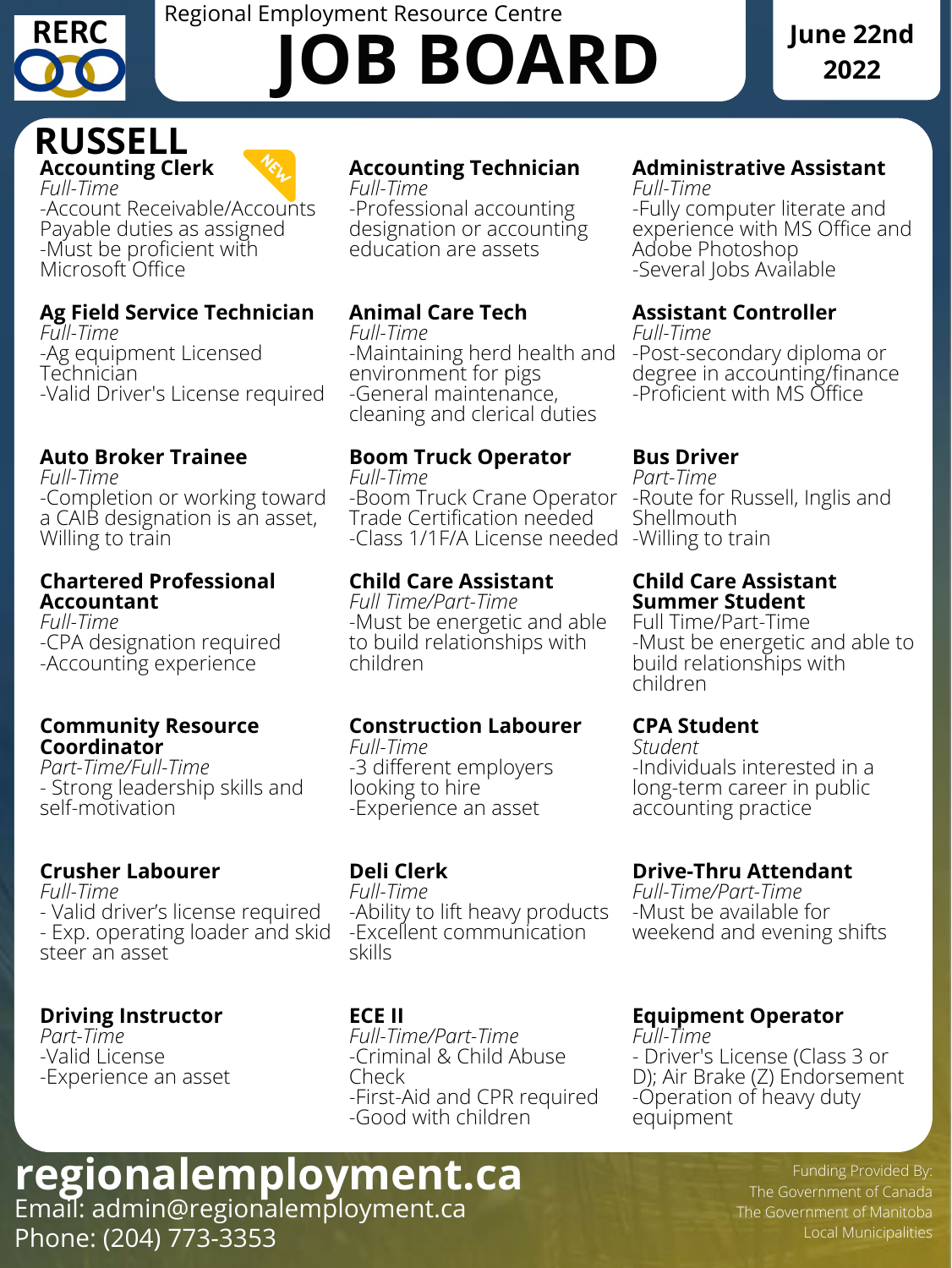**Flag Person** *Seasonal* -Able to work outside in all weather -Valid driver's license and access to a reliable vehicle

# **Food Service Supervisor**

*Full-Time* -Strong interpersonal and leadership skills -Excellent customer service

# **Front Desk Agent**

*Part-Time* -Grade 12 preferred -1 year customer service preferred

# **Grocery Clerk**

*Full-Time/Part-Time* -Previous experience an asset -Good communication and customer service skills

> -Valid driver's license required -Ability to troubleshoot and solve problems

# **Heavy Equip Operator**

*Seasonal* -Able to operate equipment in a safe and efficient manner

# **Inside Sales Rep**

*Full-Time*

-Excellent Customer Service -Ag knowledge an asset

# **Journeyperson Carpenter**

*Full-Time* -Must have a valid Driver's License -Construction exp. an asset

# **Journeyperson Lead Hand**

*Full-Time* -Organize, communication, supervision skills -Valid drivers license required

# **Journeyperson Welder**

*Full-Time*

## **Jr. Testing Technician Aggregate**

*Full-Time* -Diploma in a technology course from a recognized college or 5years related exp.

### **Jr. Testing Technician Asphalt**

*Full-Time/Seasonal*

- Diploma in a technology

course from a recognized

# **Laborer**



Full-Time -Able to lift and carry up to 45 through out the shift -Both indoor and outdoor physical work through out shift

college or 5 years related exp.

### **Lead Hand Technician**

*Full-Time/Seasonal* - Exp. with CASE IH an asset - Journeyman Heavy Equipment Tech required

# **Line Cook**

*Full-Time* -Cook and prepare food -Experience preferred but training provided

# **Meat Clerk**

*Full-Time* -Willing to train suitable candidate

### **Millwright Apprentice**

*Full-Time* -Successful completion of 2nd level apprentice program preferred

### **Nanny**

*Full-Time* -Care of 4 kids and house -Need a vehicle and valid license

#### **Non Ticketed AG Equipment Tech** *Full-Time*



-Experience working on Case IH agriculture equipment and previous experience an asset

# **Oil Distributor Driver**

*Seasonal* -Valid class 1A license with clear driver's abstract and access to a reliable vehicle

# **Parts Technician**

*Full-Time* -Read/interpret parts diagnostics and diagrams -Journeyman/senior apprentice adverse weather conditions preferred **Paving Personnel** *Full-Time/Seasonal* -Valid driver's license -Must be able to work in

> Funding Provided By: The Government of Canada The Government of Manitoba Local Municipalities

# Email: admin@regionalemployment.ca Phone: (204) 773-3353 **regionalemployment.ca**



# Regional Employment Resource Centre **JOB BOARD**

# **June 22nd 2022**

# **RUSSELL**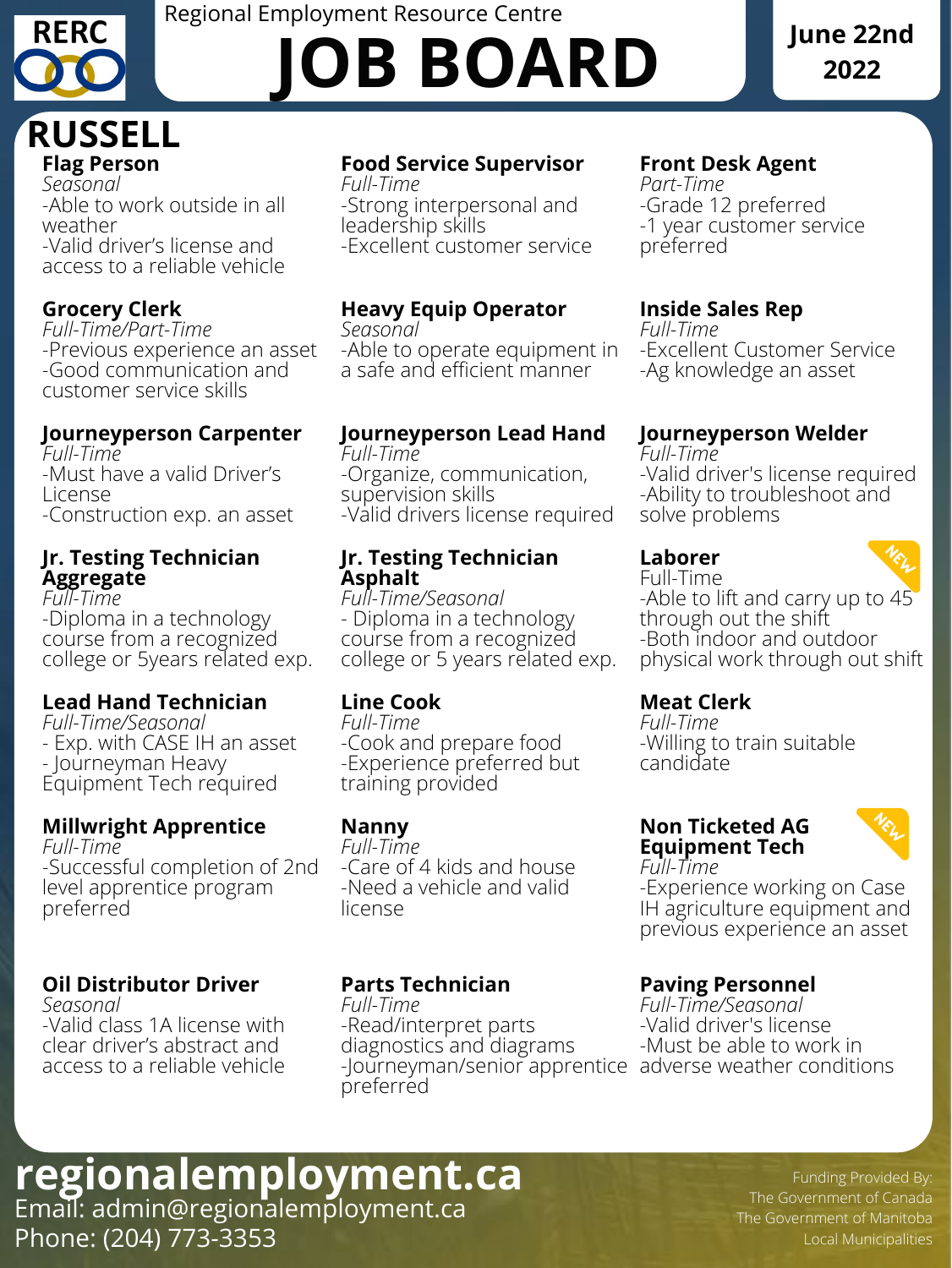*Full-Time* -Post Secondary Education w/a technical focus and/or 5+ years -Must be available for evenings experience in parts sales

# **Registered Massage Therapist**

Full-Time -Must have license

# **Seasonal Gardener**

*Full-Time/Seasonal* -Valid driver's license -Able to work outside in adverse weather conditions

### **Server**

*Full-Time/Part-Time* -Prior customer service experience an asset

# **Settlement Facilitator**

*Full-Time Term* -Familiar w/programming objective & client service philosophy and Outreach to newcomer individual and families

# **Shop Foreman**

*Full-Time* -Journeyperson Agricultural Technician preferred

# **Skid-Steer Loader Operator**

*Full-Time* -Driver's License (Class 3 or D); Air Brake (Z) Endorsement -Previous Experience

# **Summer Student - IT**

*Seasonal* -Must be19-30 years of age -Skills in web design and creation

# **Truck Driver**

*Full-Time* -2 different employers hiring -Class 1A or 3A License -Air Brakes knowledge vital

### **Water Plant Distribution Operator**

*Full-Time* -Class 2 certification Water Treatment, Class 1 in Water Distribution, and Wastewater Collection and Treatment

# **Youth Engagement Leader**

*Full-Time Seasonal* -Valid class 5 driver's license -Be a student currently attending a post-secondary education and planning to return to studies in the fall of 2022

# **Product Support Sales Rep RUSSELL**

*Full-Time* - Experience working on Case IH agriculture equipment an asset

# **Childcare Assistant**

*Full-Time/Part-Time* -Criminal & Child Abuse Check -40 hour Child Care Course, First-Aid and CPR required -Good with children



# **Customer Service Rep**

*Full-Time* -2 years of customer service or insurance exp. an asset

# **ECE II**

*Full-Time/Part-Time* -Criminal & Child Abuse Check -First-Aid and CPR required -Good with children

# **Educational Assistant**



Part-Time Term - Special Needs Middle and High

school Classroom support -Criminal & Child Abuse Check

# **Educational Assistant**

# **AG Equipment Tech SHOAL LAKE**

*Part-Time Permanent* - General Afternoon Classroom support -Criminal & Child Abuse Check

### **Journeyperson AG Equip Tech**

*Full-Time/Part-Time* - Registered Journeyman Agriculture Equipment Technician required

# **Retail Store Supervisor**

*Full-Time* -Experience an asset -Good customer service and leadership skills needed

> Funding Provided By: The Government of Canada The Government of Manitoba Local Municipalities

# Email: admin@regionalemployment.ca Phone: (204) 773-3353 **regionalemployment.ca**



# Regional Employment Resource Centre **JOB BOARD**

# **June 22nd 2022**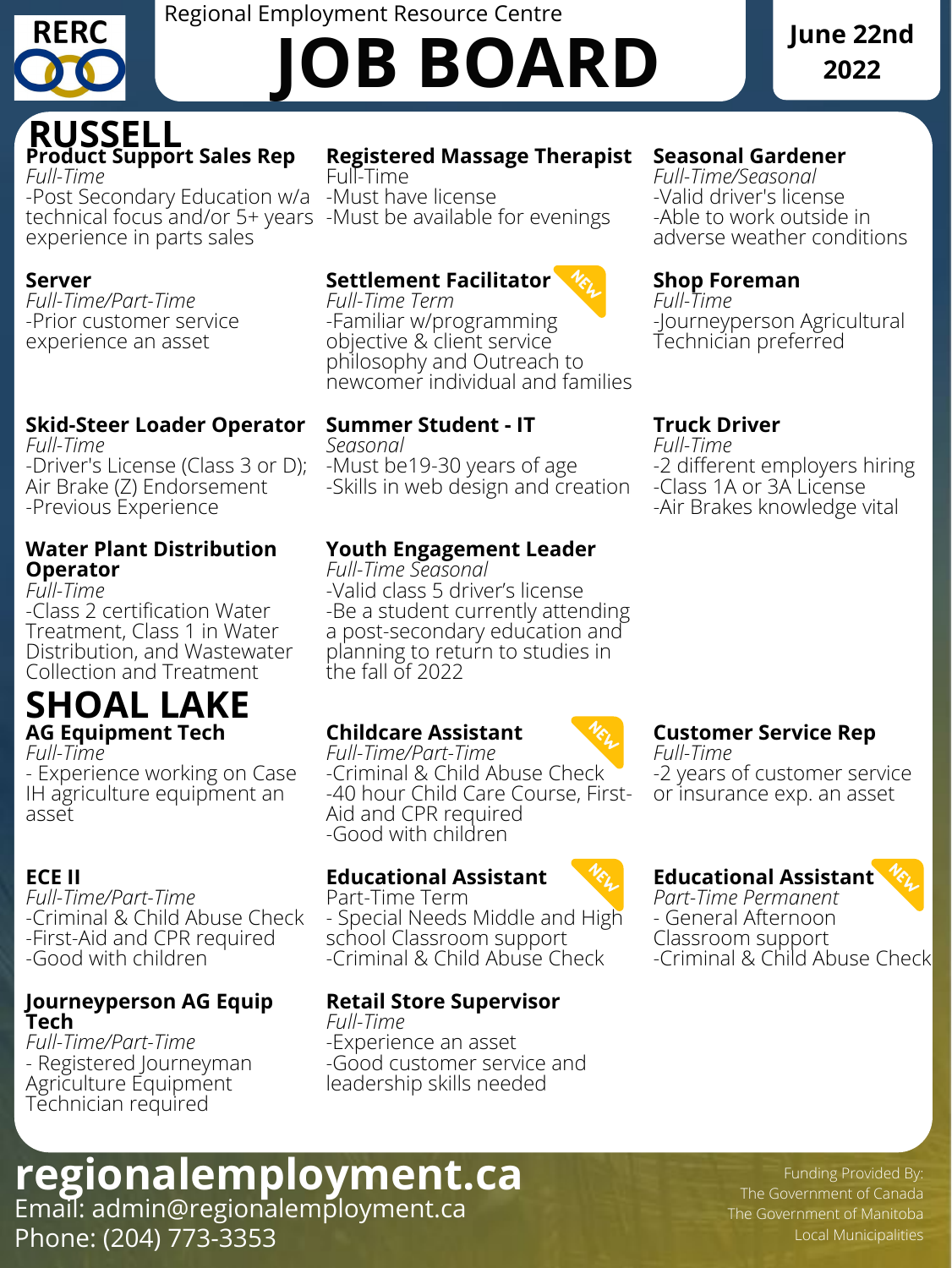Funding Provided By: The Government of Canada The Government of Manitoba Local Municipalities

# Email: admin@regionalemployment.ca Phone: (204) 773-3353 **regionalemployment.ca**



# Regional Employment Resource Centre **JOB BOARD**

# **June 22nd 2022**

*Full-Time* -Strong interpersonal and leadership skills -Excellent customer service

# **Retail Store Supervisor**

*Full-Time* -Experience an asset -Good customer service and leadership skills needed

### **Seasonal Construction Labourer**

*Seasonal*

-Workers must have a valid driver's license and their own mode of transportation -Work is in Churchbridge, Esterhazy and Kamsack area

### **Accounts Receivable Clerk**

*Full-Time* -Certificate in Administration, Business or Accounting -Proficient in Microsoft Office

## **Administrative Assistant**

*Full-Time/Season* -Fully computer literate and experience with MS Office and customers

# **Bookkeeper**

*Part-Time/Full-Time* -At least one year related experience preferred

# **ECE II**

Full-Time/Part-Time -Criminal & Child Abuse Check -First-Aid and CPR required -Good with children

# **Hotel Clerk Supervisor**

Post-secondary education in Business Administration

*Full-Time* -Assist clients/guests -Managerial experience asset

Excellent communication skills

### **Instructor, Contract Orientation**



*Casual/Term* -Mining and / or safety experience -Facilitation experience an asset

**Food Service Supervisor**

#### *Full-Time*

-Able to supervise staff, schedule, train and hire -Experience an asset

# **Food Service Supervisor CHURCHBRIDGE**

**Journeyman Scaffolder**

#### *Full-Time* -SCOT/CSTS certificate needed -Valid Driver's License

### **Journeyperson Industrial Mechanic**

*Full-Time*

-Inspect, install, adjust, maintain machines equipment

# **Keyholder**

*Part-Time* -Retail experience an asset -Strong communication skills

# **Kitchen Clerk**



*Part-Time* -Kitchen experience an asset -Able to lift up to 40Lbs

# **Labourer/Spotter**

*Full-Time* -Reporting to the General Foreman

-General laboring tasks

### **Locating Services Assistant**



*Full-Time* -Hold a valid Driver's license -Positive customer service attitude

## **Locomotive Operator/Switchperson**

*Full-Time* -Ensuring safe operations -Completing daily inspection and testing

# **Pharmacist**

*Full-Time* -Licenced to practice as a pharmacist -Several Positions open

# **Project Administrator**

*Full-Time*

## **Restaurant Manager**

*Full-Time* -Able to supervise staff, schedule, train and hire -Previous experience an asset

# **Retail Sales Supervisor**

*Full-Time* -Previous experience supervising and training staff in a retail setting an asset

# **ESTERHAZY**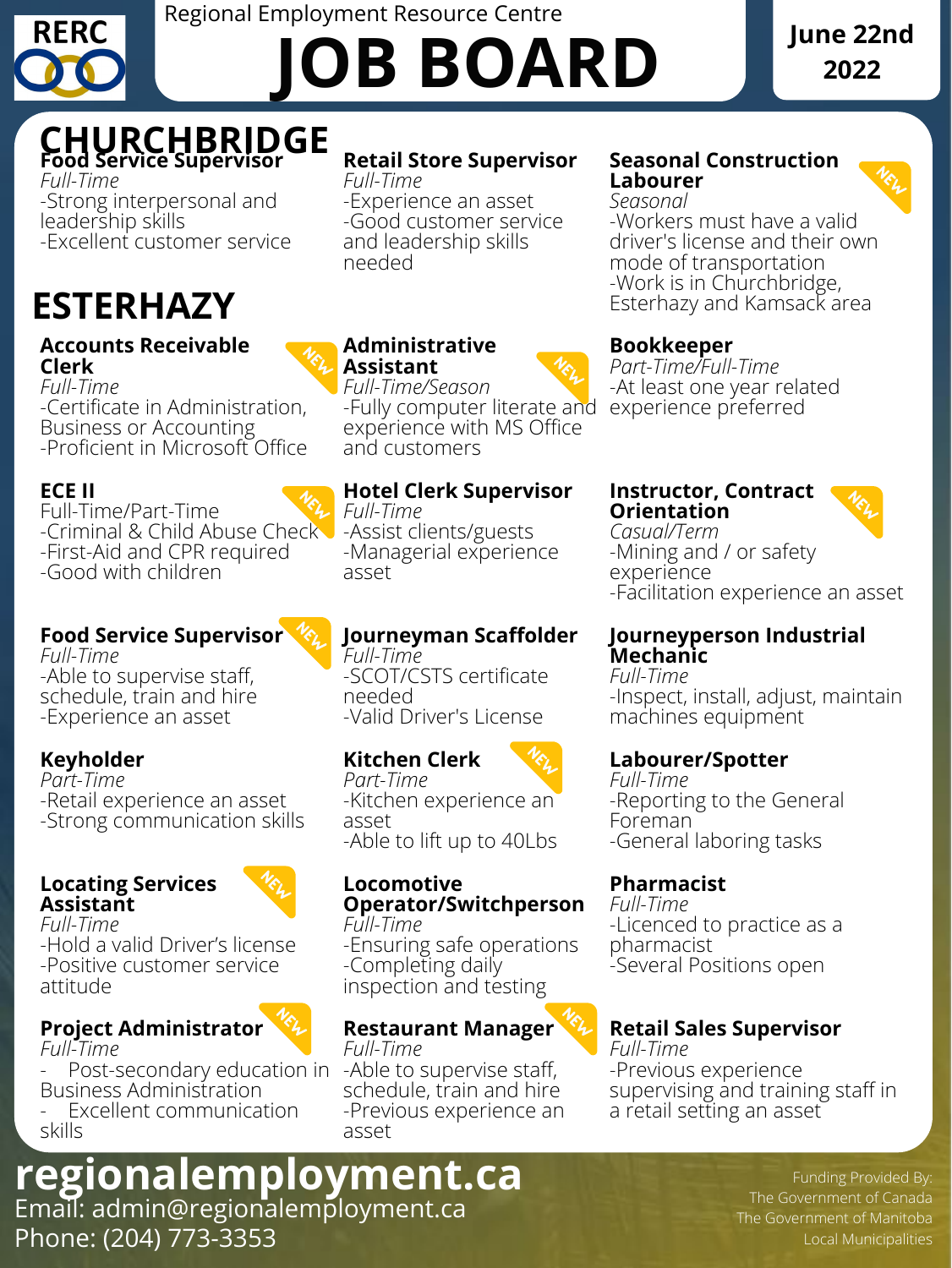Funding Provided By: The Government of Canada The Government of Manitoba Local Municipalities

# Email: admin@regionalemployment.ca Phone: (204) 773-3353 **regionalemployment.ca**



# Regional Employment Resource Centre **JOB BOARD**

# **June 22nd 2022**

-Work closely with restaurant management to address all customer concerns and create a pleasant dining experience

> *Full-Time* -Manage office, reports and general admin -Report to direct higher-ups



*Part-Time* Stand and walk for extended periods of time. - Possess a valid Security license an asset

**Sales Clerk** *Part-Time/Full-Time* -Excellent customer service -Some cashiering or retail experience preferred -Several Hiring

# **Sr. Process Engineer**

*Full-Time* -Degree in engineering majoring in Chemical/ Mechanical/Industrial Systems

# **Site Administrator**

#### **Yard Switch Person** *Full-Time*



-Own transportation; Valid driver's license -Operate machines and equipment

**Assistant**

*Full-Time* -Grade 12 diploma or equivalent -General accounting knowledge preferred

# **Server (19+)**

*Full-Time*

-Work closely with restaurant management to address all customer concerns and create a pleasant dining experience



# **Summer Support Staff**

*Seasonal*

-Hours of work may vary depending on weather and assigned task -Valid Class 5 driver's license

-Grade 12 diploma or equivalent -Accounting knowledge an asset

**Server (19+)** *Full-Time* **ESTERHAZY**



### **Ag Optimization& Tech Specialist**

*Full-Time*

- Experience with AFS/PLM
- -Diploma or related field

**Ag Equip Tech** Full-Time

-Experience working on CASE IH agriculture equipment

## **Ag Sales Manager**

*Full-Time* -Excellent Customer service -Manager experience an asset

# **Ag Sales Rep**

*Full-Time* -Excellent Customer service -Previous experience an asset

# **Administrative LANGENBURG**

### **Associate**

*Full-Time/Part-Time* -General experience in retail -Strong communication skills

### **Food & Beverage Server**

# **Administrative Assistant** *Full-Time* **MOOSOMIN**

*Full-Time* -Address customers' complaints or concerns -Enforce provincial liquor legislation and regulations

## **Food Counter Attendant**

*Full-Time* -Customer service skills -Must be able to work in a fast-paced environment -Several places hiring

# **Food Service Supervisor**

*Full-Time* -Able to supervise staff, schedule, train and hire -Several places hiring

### **Highway Maintenance Summer Student**

*Seasonal* -Working outside in all weather -No experience necessary

# **Journeyman AG Equip Tech**

*Full-Time* -Experience working on CASE IH agriculture equipment an asset

## **Keyholder**

*Full-Time/Part-Time* -General experience in retail -Strong communication skills